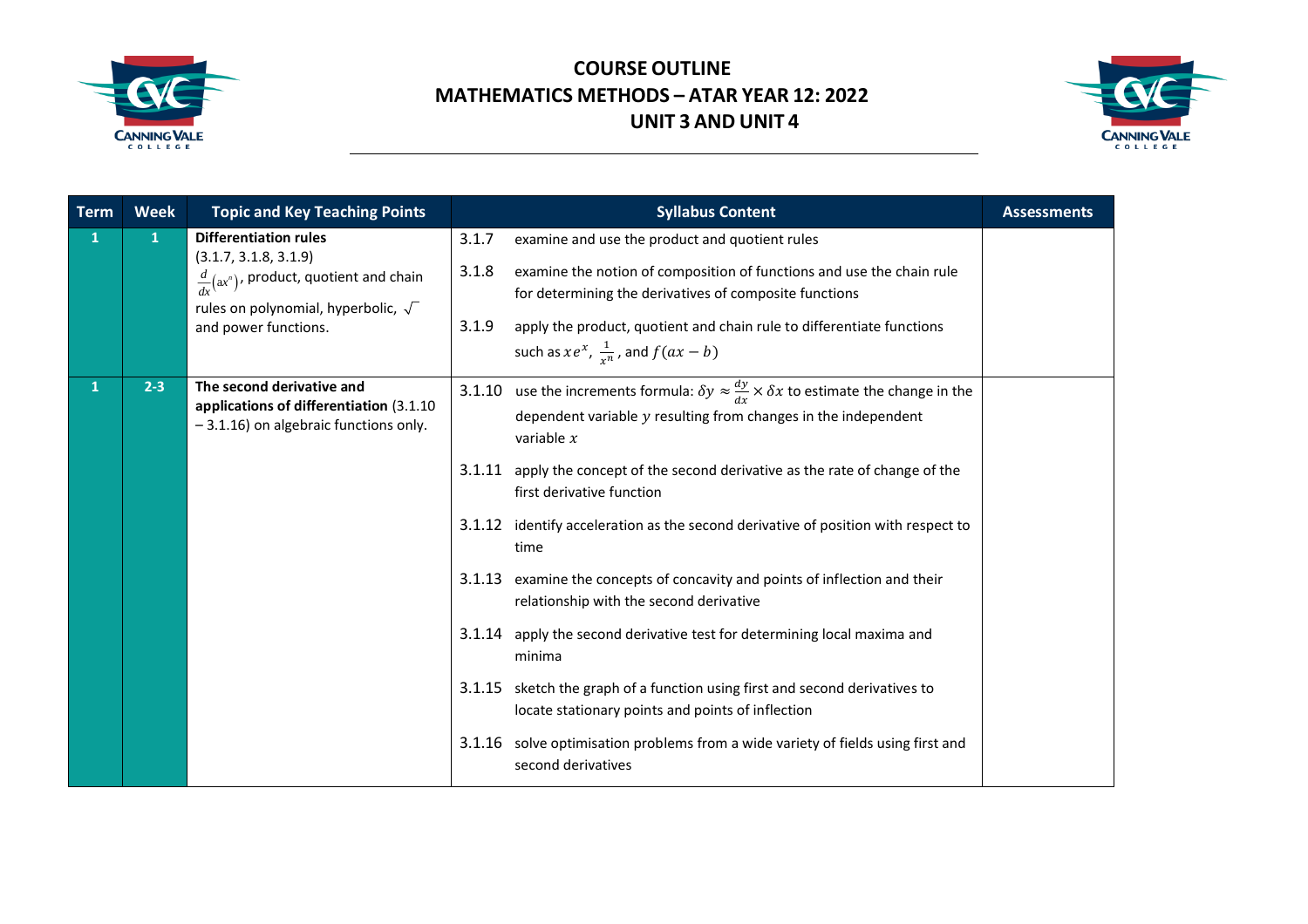



| <b>Term</b>  | <b>Week</b>    | <b>Topic and Key Teaching Points</b>                                                                   |        | <b>Syllabus Content</b>                                                                                                            | <b>Assessments</b>             |
|--------------|----------------|--------------------------------------------------------------------------------------------------------|--------|------------------------------------------------------------------------------------------------------------------------------------|--------------------------------|
| $\mathbf{1}$ | $4-5$          | Anti-differentiation $(3.2.1 - 3.2.3,$                                                                 | 3.2.1  | identify anti-differentiation as the reverse of differentiation                                                                    |                                |
|              |                | $3.2.6 - 3.2.9$<br>Powers of x, excludes exponentials and                                              | 3.2.2  | use the notation $\int f(x)dx$ for anti-derivatives or indefinite integrals                                                        | Start of week 4                |
|              |                | trigonometric functions. Some<br>applications of integration (3.2.21,                                  | 3.2.3  | establish and use the formula $\int x^n dx = \frac{1}{n+1}x^{n+1} + c$ for $n \neq -1$                                             | Investigation $1-$<br>Calculus |
|              |                | 3.2.22                                                                                                 | 3.2.6  | identify and use linearity of anti-differentiation                                                                                 | <b>Due Monday</b><br>wk 6      |
|              |                |                                                                                                        | 3.2.7  | determine indefinite integrals of the form $\int f(ax - b)dx$                                                                      |                                |
|              |                |                                                                                                        | 3.2.8  | identify families of curves with the same derivative function                                                                      |                                |
|              |                |                                                                                                        | 3.2.9  | determine $f(x)$ , given $f'(x)$ and an initial condition $f(a) = b$                                                               |                                |
|              |                |                                                                                                        | 3.2.21 | determine displacement given velocity in linear motion problems                                                                    |                                |
|              |                |                                                                                                        | 3.2.22 | determine positions given linear acceleration and initial values of<br>position and velocity.                                      |                                |
| 1            | 6 <sup>1</sup> | <b>Definite integrals</b><br>Area under a curve, total change from<br>rate of change (3.2.10 - 3.2.14) | 3.2.10 | examine the area problem and use sums of the form $\sum_i f(x_i) \, \delta x_i$ to<br>estimate the area under the curve $y = f(x)$ |                                |
|              |                | Further applications of integration<br>$(3.2.18 - 3.2.20)$                                             | 3.2.11 | identify the definite integral $\int_a^b f(x)dx$ as a limit of sums of the form<br>$\sum_i f(x_i) \, \delta x_i$                   |                                |
|              |                |                                                                                                        | 3.2.12 | interpret the definite integral $\int_a^b f(x)dx$ as area under the curve $y =$<br>$f(x)$ if $f(x) > 0$                            |                                |
|              |                |                                                                                                        | 3.2.13 | interpret $\int_a^b f(x)dx$ as a sum of signed areas                                                                               |                                |
|              |                |                                                                                                        | 3.2.14 | apply the additivity and linearity of definite integrals                                                                           |                                |
|              |                |                                                                                                        | 3.2.18 | calculate total change by integrating instantaneous or marginal rate of<br>change                                                  |                                |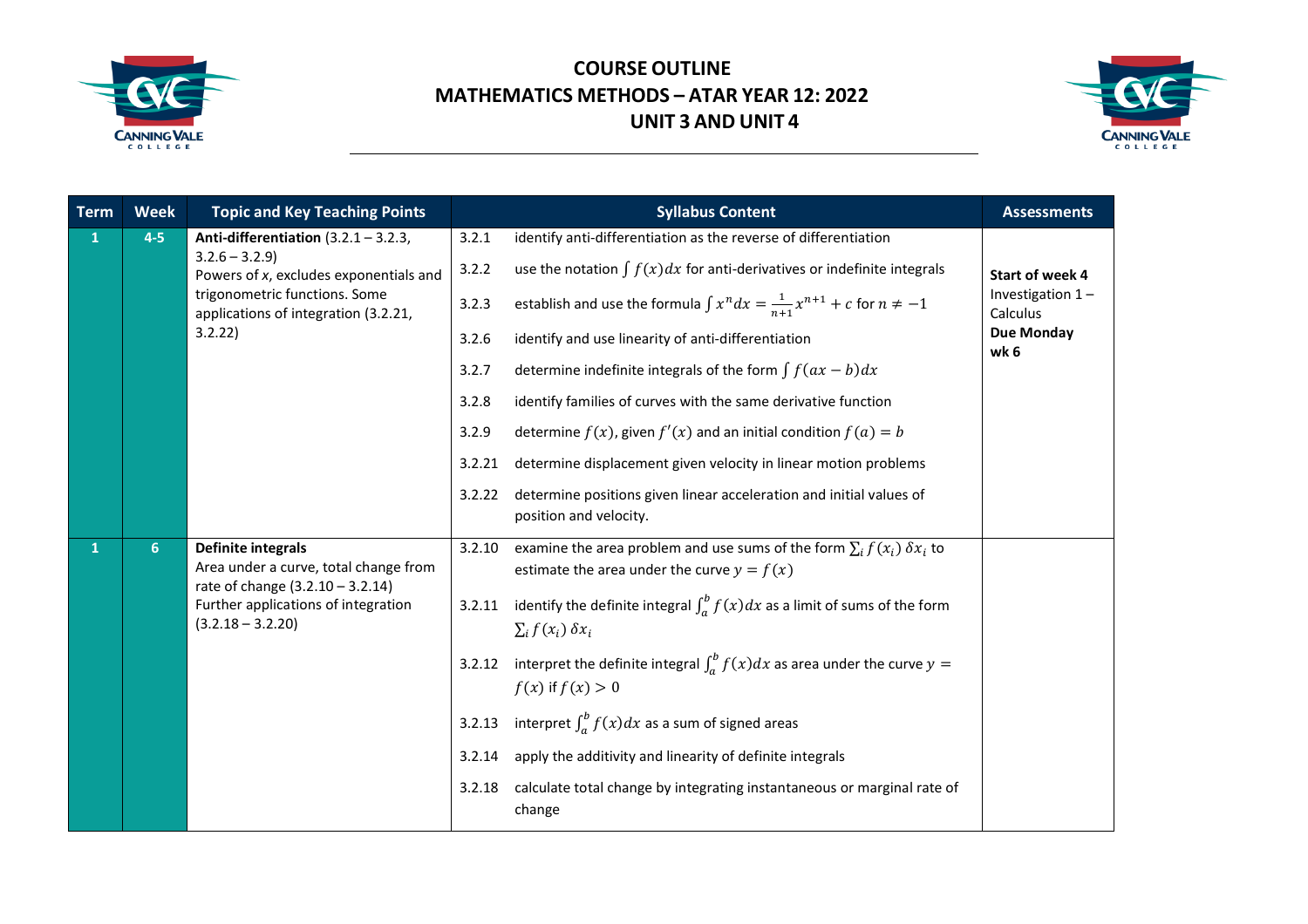



| Term         | <b>Week</b>    | <b>Topic and Key Teaching Points</b>                           | <b>Syllabus Content</b>                                                                                                                                                                                                                                                                                                                                                                                                                                                                                                                                                 | <b>Assessments</b>                                                                                                                                                                                                    |
|--------------|----------------|----------------------------------------------------------------|-------------------------------------------------------------------------------------------------------------------------------------------------------------------------------------------------------------------------------------------------------------------------------------------------------------------------------------------------------------------------------------------------------------------------------------------------------------------------------------------------------------------------------------------------------------------------|-----------------------------------------------------------------------------------------------------------------------------------------------------------------------------------------------------------------------|
|              |                |                                                                | 3.2.19<br>calculate the area under a curve                                                                                                                                                                                                                                                                                                                                                                                                                                                                                                                              |                                                                                                                                                                                                                       |
|              |                |                                                                | calculate the area between curves<br>3.2.20                                                                                                                                                                                                                                                                                                                                                                                                                                                                                                                             |                                                                                                                                                                                                                       |
| 1            | $\overline{7}$ | <b>Fundamental Theorem of Calculus</b><br>$(3.2.15 - 3.2.17)$  | examine the concept of the signed area function $F(x) = \int_a^x f(t) dt$<br>3.2.15<br>apply the theorem: $F'(x) = \frac{d}{dx} \left( \int_a^x f(t) dt \right) = f(x)$ , and illustrate its<br>3.2.16<br>proof geometrically<br>develop the formula $\int_a^b f'(x)dx = f(b) - f(a)$ and use it to calculate<br>3.2.17<br>definite integrals                                                                                                                                                                                                                           | Wednesday of<br>week 7<br>Test 1 -<br>Differentiation<br>rules, The second<br>derivative and<br>applications of<br>differentiation,<br>Anti-<br>differentiation,<br>Integration and<br>Applications of<br>Integration |
| $\mathbf{1}$ | $8 - 9$        | Exponential functions $(3.1.1 - 3.1.4,$<br>3.1.9, 3.2.4, 3.2.7 | estimate the limit of $\frac{a^{h}-1}{h}$ as $h \to 0$ , using technology, for various values<br>3.1.1<br>of $a > 0$<br>3.1.2<br>identify that $e$ is the unique number $a$ for which the above limit is 1<br>establish and use the formula $\frac{d}{dx}(e^x) = e^x$<br>3.1.3<br>use exponential functions of the form $Ae^{kx}$ and their derivatives to<br>3.1.4<br>solve practical problems<br>establish and use the formula $\int e^x dx = e^x + c$<br>3.2.4<br>apply the product, quotient and chain rule to differentiate functions<br>3.1.9<br>such as $xe^{x}$ |                                                                                                                                                                                                                       |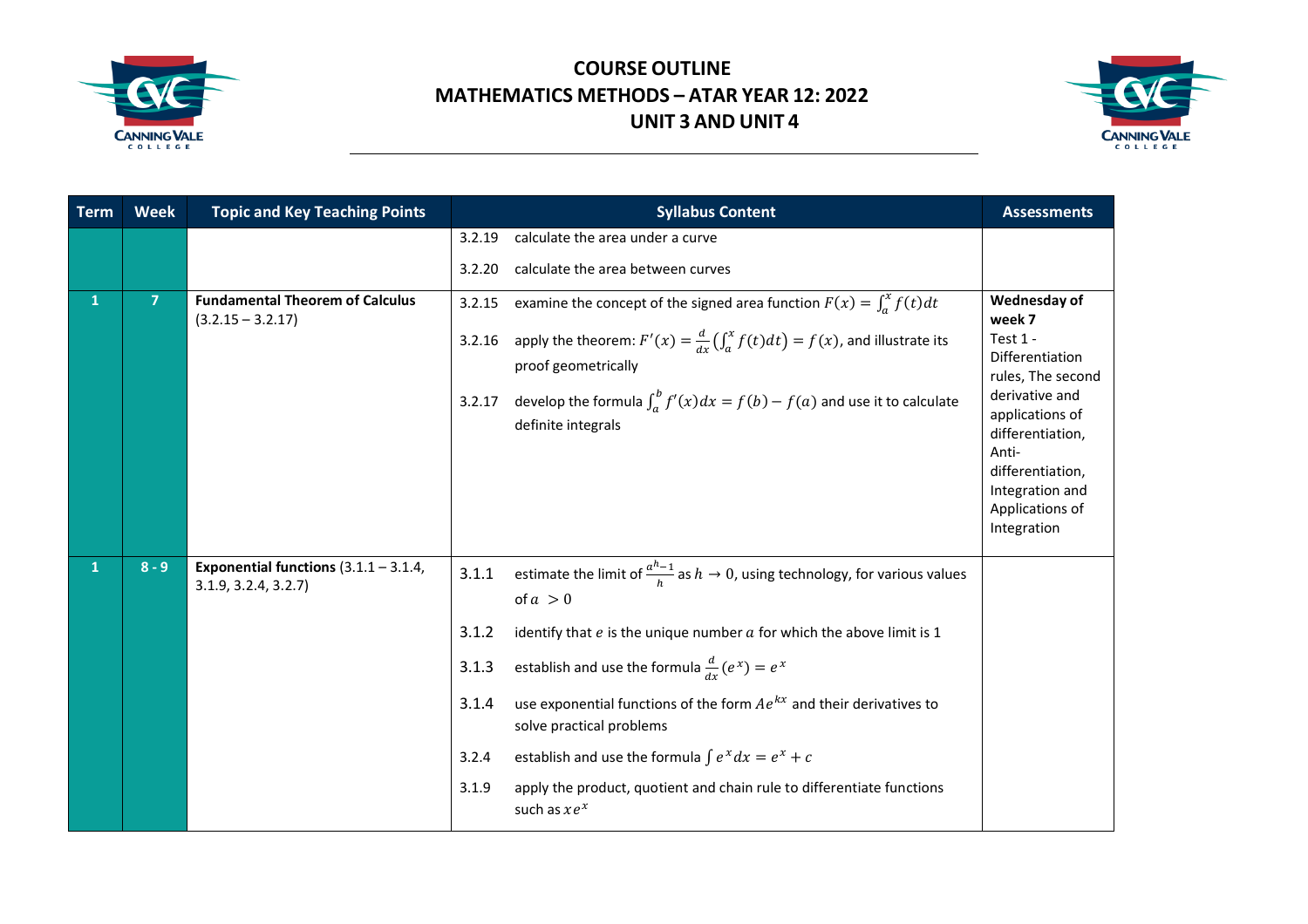



| Term | Week | <b>Topic and Key Teaching Points</b> | <b>Syllabus Content</b>                                                 | <b>Assessments</b> |
|------|------|--------------------------------------|-------------------------------------------------------------------------|--------------------|
|      |      |                                      | determine indefinite integrals of the form<br>3.2.7<br>$\int f(ax-b)dx$ |                    |

| <b>Term</b>    | <b>Week</b>  | <b>Topic and Key Teaching Points</b>                                                                                                  |       | <b>Syllabus Content</b>                                                                                                                                                                                             | <b>Assessments</b>                     |
|----------------|--------------|---------------------------------------------------------------------------------------------------------------------------------------|-------|---------------------------------------------------------------------------------------------------------------------------------------------------------------------------------------------------------------------|----------------------------------------|
| $182$          | 10 & 1       | Trigonometric Functions (3.1.5, 3.1.6,<br>3.1.9, 3.2.5, 3.2.7 - 3.2.9) Limits of<br>$\sin x$ 1 – $\cos x$<br>$x^{-1}$<br>$\mathbf{r}$ | 3.1.5 | establish the formulas $\frac{d}{dx}(\sin x) = \cos x$ and $\frac{d}{dx}(\cos x) = -\sin x$ by<br>graphical treatment, numerical estimations of the limits, and informal<br>proofs based on geometric constructions |                                        |
|                |              |                                                                                                                                       | 3.1.6 | use trigonometric functions and their derivatives to solve practical<br>problems                                                                                                                                    |                                        |
|                |              |                                                                                                                                       | 3.2.5 | establish and use the formulas $\int \sin x \, dx = -\cos x + c$ and<br>$\int \cos x dx = \sin x + c$                                                                                                               |                                        |
|                |              |                                                                                                                                       | 3.1.7 | apply the product, quotient and chain rule to differentiate functions<br>such as tan x, $x \sin x$ , $e^{-x} \sin x$                                                                                                |                                        |
|                |              |                                                                                                                                       | 3.2.7 | determine indefinite integrals of the form $\int f(ax - b)dx$                                                                                                                                                       |                                        |
|                |              |                                                                                                                                       | 3.2.8 | identify families of curves with the same derivative function                                                                                                                                                       |                                        |
|                |              |                                                                                                                                       | 3.2.9 | determine $f(x)$ , given $f'(x)$ and an initial condition $f(a) = b$                                                                                                                                                |                                        |
| $\overline{2}$ | $\mathbf{2}$ | <b>General Discrete Random Variables</b><br>$(3.3.1 - 3.3.8)$ discrete variables,<br>probability distributions and functions          | 3.3.1 | develop the concepts of a discrete random variable and its associated<br>probability function, and their use in modelling data                                                                                      | <b>End of Week 2</b><br>Test $2 -$     |
|                |              | (uniform and non-uniform) of the<br>variables, mean (expected value) and                                                              | 3.3.2 | use relative frequencies obtained from data to obtain point estimates of<br>probabilities associated with a discrete random variable                                                                                | Fundamental<br>Theorem of<br>Calculus, |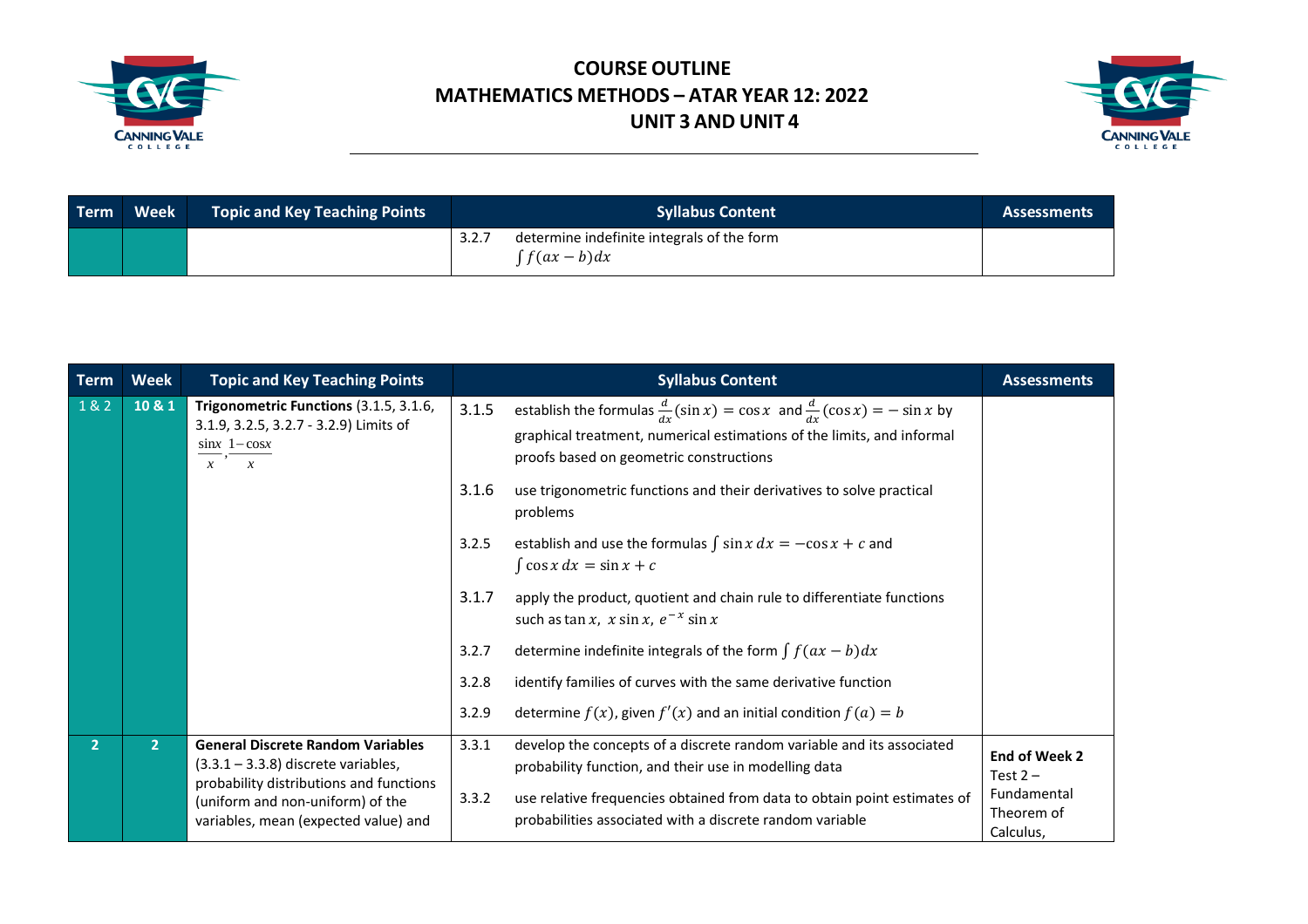



| <b>Term</b>    | <b>Week</b>    | <b>Topic and Key Teaching Points</b>                                                         | <b>Syllabus Content</b>                                                                                                                                                                                                     | <b>Assessments</b>                                 |
|----------------|----------------|----------------------------------------------------------------------------------------------|-----------------------------------------------------------------------------------------------------------------------------------------------------------------------------------------------------------------------------|----------------------------------------------------|
|                |                | SD of a DRV, effect of change of origin<br>and scale on mean and SD                          | identify uniform discrete random variables and use them to model<br>3.3.3<br>random phenomena with equally likely outcomes                                                                                                  | Exponential<br><b>Functions</b><br>Trigonometric   |
|                |                |                                                                                              | examine simple examples of non-uniform discrete random variables<br>3.3.4                                                                                                                                                   | Functions,                                         |
|                |                |                                                                                              | identify the mean or expected value of a discrete random variable as a<br>3.3.5<br>measurement of centre, and evaluate it in simple cases                                                                                   | <b>General Discrete</b><br><b>Random Variables</b> |
|                |                |                                                                                              | identify the variance and standard deviation of a discrete random<br>3.3.6<br>variable as measures of spread, and evaluate them using technology                                                                            |                                                    |
|                |                |                                                                                              | 3.3.7<br>examine the effects of linear changes of scale and origin on the mean<br>and the standard deviation                                                                                                                |                                                    |
|                |                |                                                                                              | use discrete random variables and associated probabilities to solve<br>3.3.8<br>practical problems                                                                                                                          |                                                    |
| 2 <sup>1</sup> | $\overline{3}$ | <b>Bernoulli Distributions and Binomial</b>                                                  | use a Bernoulli random variable as a model for two-outcome situations<br>3.3.9                                                                                                                                              |                                                    |
|                |                | <b>Distributions</b> $(3.3.9 - 3.3.16)$<br>terminology (Bernoulli trial, BRV,                | 3.3.10 identify contexts suitable for modeling by Bernoulli random variables                                                                                                                                                |                                                    |
|                |                | parameter, Bernoulli distribution,<br>Binomial distribution, mean,<br>Variance, SD), graphs. | 3.3.11 determine the mean p and variance $p(1-p)$ of the Bernoulli distribution<br>with parameter $p$                                                                                                                       |                                                    |
|                |                |                                                                                              | 3.3.12 use Bernoulli random variables and associated probabilities to model data<br>and solve practical problems                                                                                                            |                                                    |
|                |                |                                                                                              | 3.3.13 examine the concept of Bernoulli trials and the concept of a binomial<br>random variable as the number of 'successes' in $n$ independent Bernoulli<br>trials, with the same probability of success $p$ in each trial |                                                    |
|                |                |                                                                                              | 3.3.14 identify contexts suitable for modeling by binomial random variables                                                                                                                                                 |                                                    |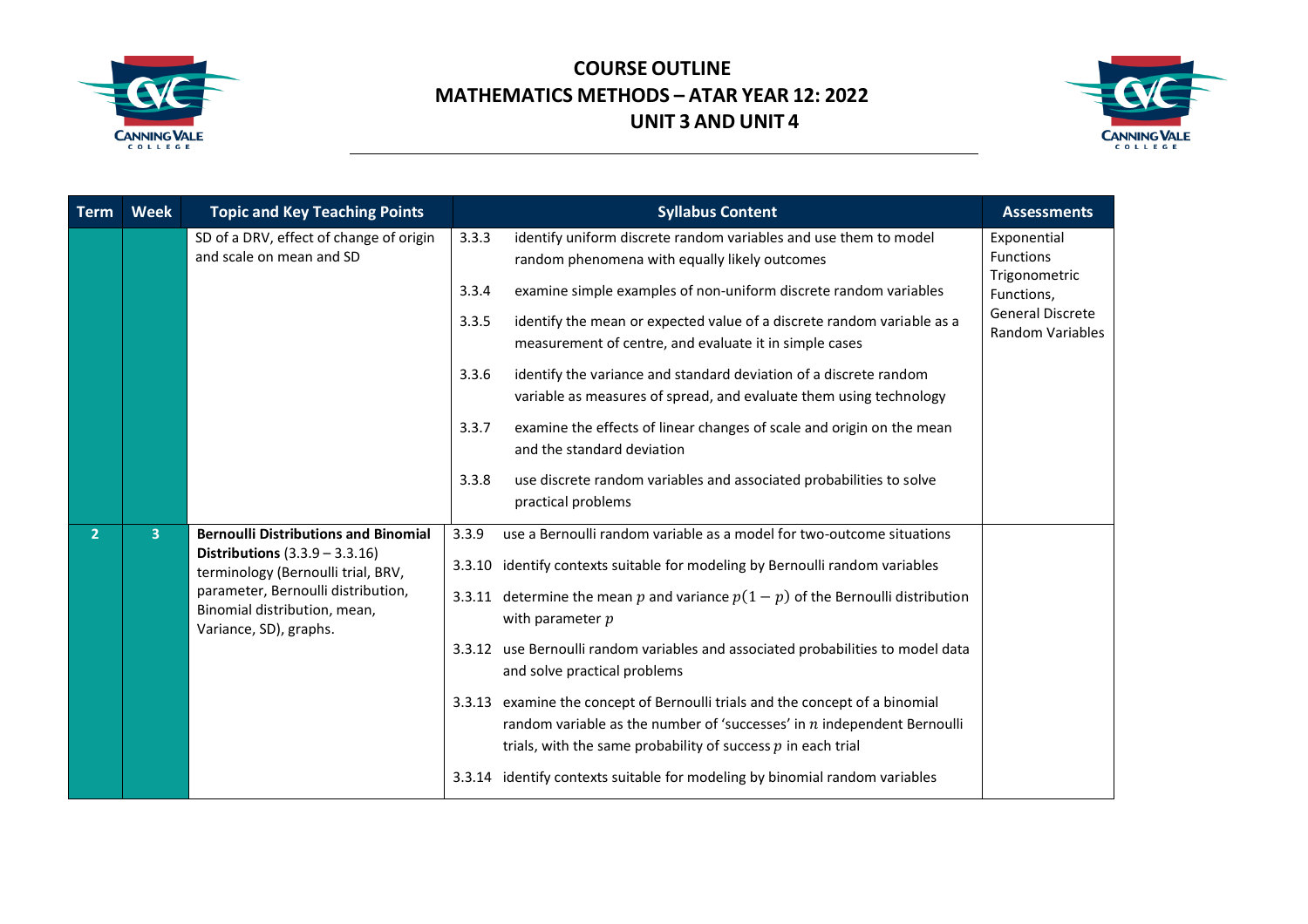



| <b>Term</b> | <b>Week</b> | <b>Topic and Key Teaching Points</b> | <b>Syllabus Content</b>                                                                                                                                                                                                                     | <b>Assessments</b> |
|-------------|-------------|--------------------------------------|---------------------------------------------------------------------------------------------------------------------------------------------------------------------------------------------------------------------------------------------|--------------------|
|             |             |                                      | 3.3.15 determine and use the probabilities $P(X = x) = {n \choose x} p^x (1-p)^{n-x}$<br>associated with the binomial<br>distribution with parameters $n$ and $p$ ; note the mean $np$ and variance<br>$np(1-p)$ of a binomial distribution |                    |
|             |             |                                      | 3.3.16 use binomial distributions and associated probabilities to solve practical<br>problems                                                                                                                                               |                    |

| Term Week |         | Topic and Key Teaching Points | Syllabus Content | Assessments |
|-----------|---------|-------------------------------|------------------|-------------|
|           | $4 - 5$ | Year 12 Examinations          |                  | Exam .      |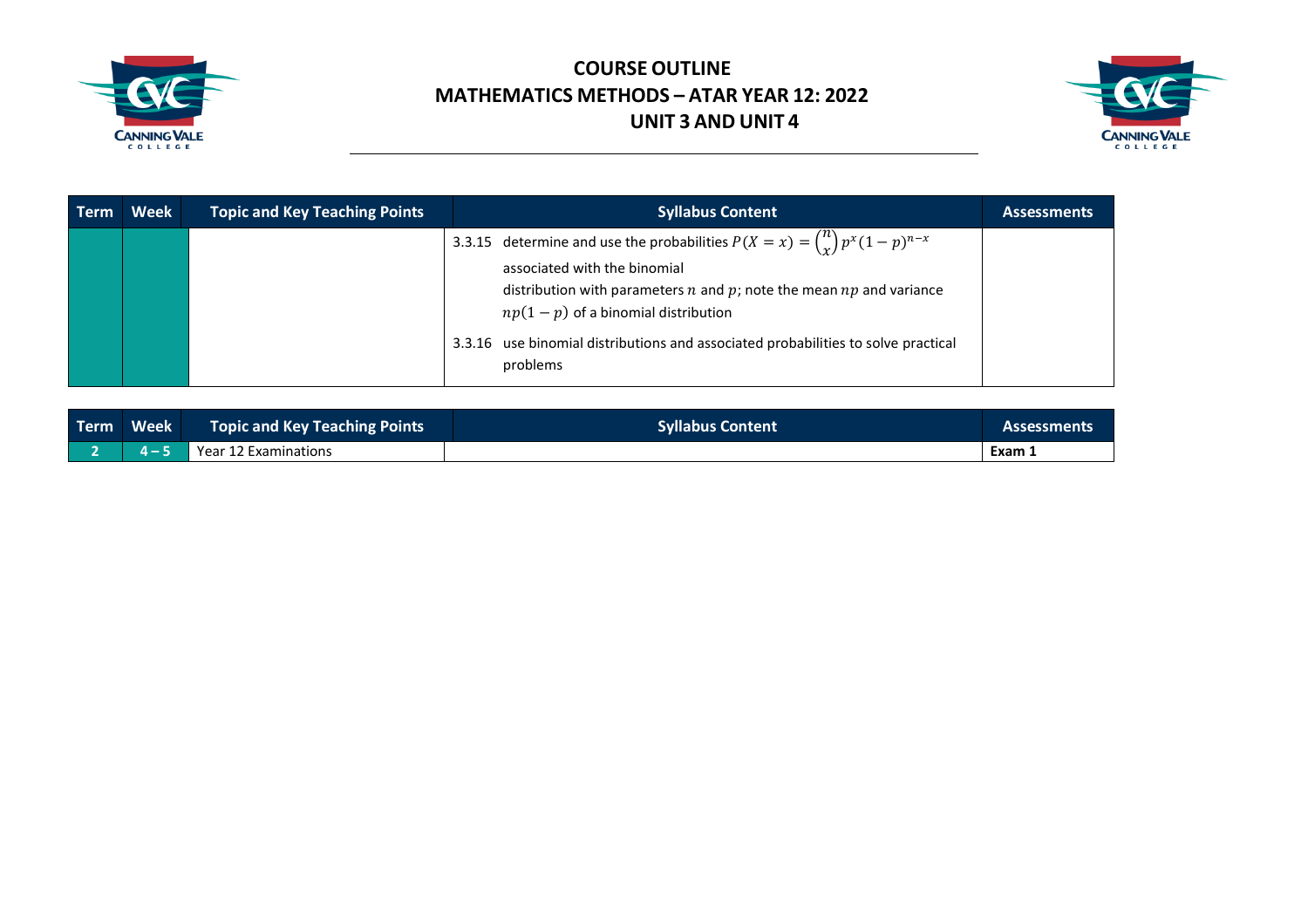



| <b>Term</b>    | Week    | <b>Topic and Key Teaching Points</b>                                                                                                                 |                         | <b>Syllabus Content</b>                                                                                                                                                                                                     | <b>Assessments</b> |
|----------------|---------|------------------------------------------------------------------------------------------------------------------------------------------------------|-------------------------|-----------------------------------------------------------------------------------------------------------------------------------------------------------------------------------------------------------------------------|--------------------|
| $\overline{2}$ | $6 - 7$ | Logarithmic functions $(4.1.1 - 4.1.8)$<br>Log laws, solving equations,<br>applications, the natural log function,<br>graphs and logarithmic scales. | 4.1.1<br>4.1.2<br>4.1.3 | define logarithms as indices: $a^x = b$ is equivalent to $x =$<br>$\log_a b$ i.e. $a^{\log_a b} = b$<br>establish and use the algebraic properties of logarithms<br>examine the inverse relationship between logarithms and |                    |
|                |         |                                                                                                                                                      |                         | exponentials: $y = a^x$ is equivalent to $x = \log_a y$                                                                                                                                                                     |                    |
|                |         |                                                                                                                                                      | 4.1.4                   | interpret and use logarithmic scales                                                                                                                                                                                        |                    |
|                |         |                                                                                                                                                      | 4.1.5                   | solve equations involving indices using logarithms                                                                                                                                                                          |                    |
|                |         |                                                                                                                                                      | 4.1.6                   | identify the qualitative features of the graph of $y = \log_a x$<br>$(a > 1)$ , including asymptotes, and of its translations $y =$<br>$\log_a x + b$ and $y = \log_a (x - c)$                                              |                    |
|                |         |                                                                                                                                                      | 4.1.7                   | solve simple equations involving logarithmic functions<br>algebraically and graphically                                                                                                                                     |                    |
|                |         |                                                                                                                                                      | 4.1.8                   | identify contexts suitable for modelling by logarithmic<br>functions and use them to solve practical problems                                                                                                               |                    |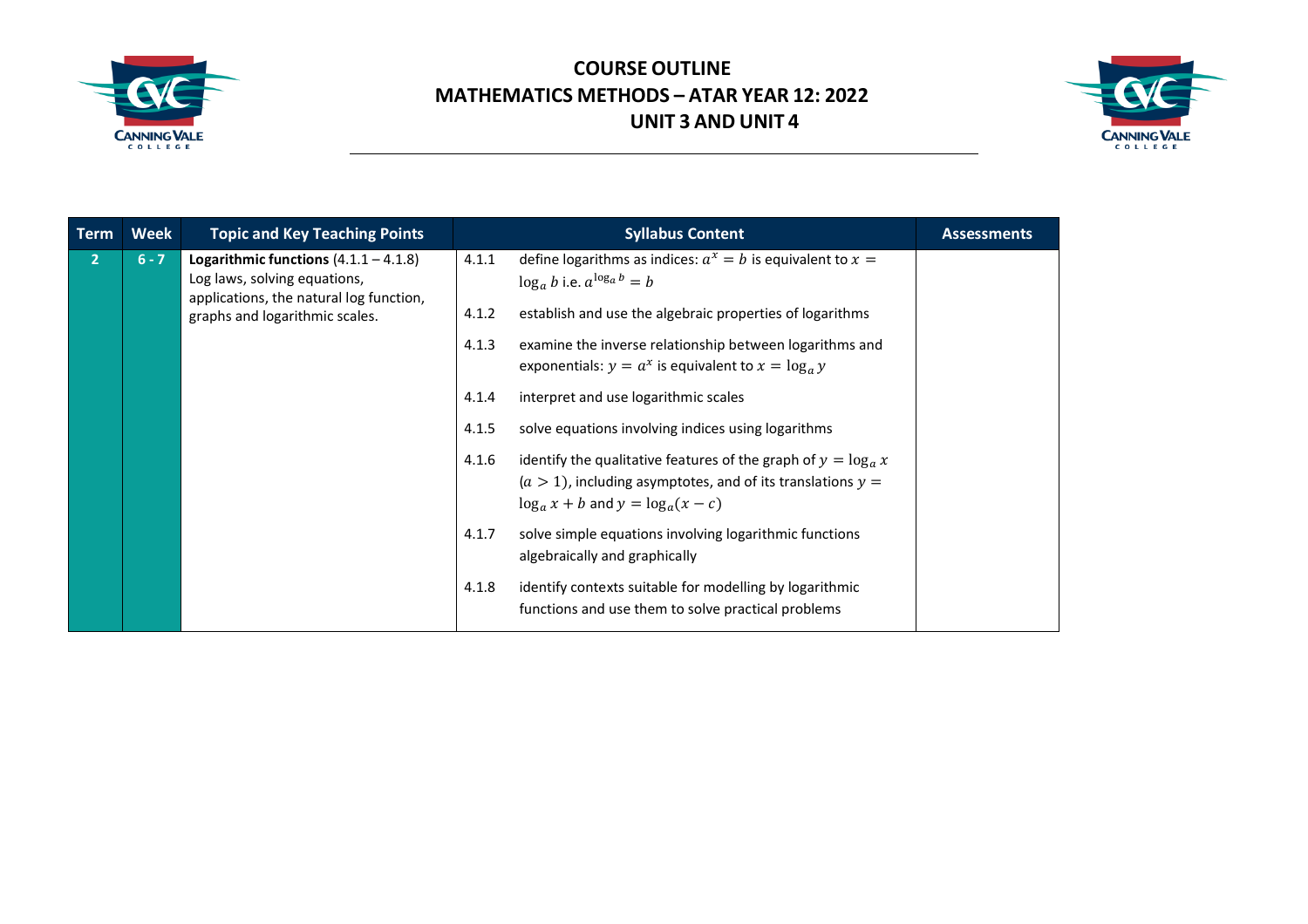



| <b>Term</b>    | <b>Week</b> | <b>Topic and Key Teaching</b><br><b>Points</b>                                | <b>Syllabus Content</b>                                                                                                                                                                                                                                                                                                                                                                                                                                                                                                                                                                                                                                                                                 | <b>Assessments</b>                                                                                     |
|----------------|-------------|-------------------------------------------------------------------------------|---------------------------------------------------------------------------------------------------------------------------------------------------------------------------------------------------------------------------------------------------------------------------------------------------------------------------------------------------------------------------------------------------------------------------------------------------------------------------------------------------------------------------------------------------------------------------------------------------------------------------------------------------------------------------------------------------------|--------------------------------------------------------------------------------------------------------|
| $\overline{2}$ | $8 - 9$     | <b>Calculus</b><br>of<br>natural<br>logarithmic functions (4.1.9 -<br>4.1.14) | define the natural logarithm $\ln x = \log_e x$<br>4.1.9<br>examine and use the inverse relationship of the functions $y = e^x$ and<br>4.1.10<br>$y = \ln x$<br>4.1.11 establish and use the formula $\frac{d}{dx}(\ln x) = \frac{1}{x}$<br>establish and use the formula<br>4.1.12<br>$\int \frac{1}{x} dx = \ln x + c$ , for $x > 0$<br>determine derivatives of the form $\frac{d}{dx}$ (ln $f(x)$ ) and integrals of the form<br>4.1.13<br>$\int \frac{f'(x)}{f(x)} dx$ , for<br>f(x) > 0                                                                                                                                                                                                           |                                                                                                        |
|                |             |                                                                               | use logarithmic functions and their derivatives to solve practical<br>4.1.14<br>problems                                                                                                                                                                                                                                                                                                                                                                                                                                                                                                                                                                                                                |                                                                                                        |
| 283            | 10 &<br>1   | General continuous random<br>variables $(4.2.1 - 4.2.4)$ .                    | use relative frequencies and histograms obtained from data to estimate<br>4.2.1<br>probabilities associated with a continuous random variable<br>examine the concepts of a probability density function, cumulative<br>4.2.2<br>distribution function, and probabilities associated with a continuous<br>random variable given by integrals; examine simple types of continuous<br>random variables and use them in appropriate contexts<br>4.2.3<br>identify the expected value, variance and standard deviation of a<br>continuous random variable and evaluate them using technology<br>examine the effects of linear changes of scale and origin on the mean<br>4.2.4<br>and the standard deviation | Start of week 1<br>Investigation 2-<br><b>Random Variables</b><br><b>Due Monday</b><br>wk <sub>3</sub> |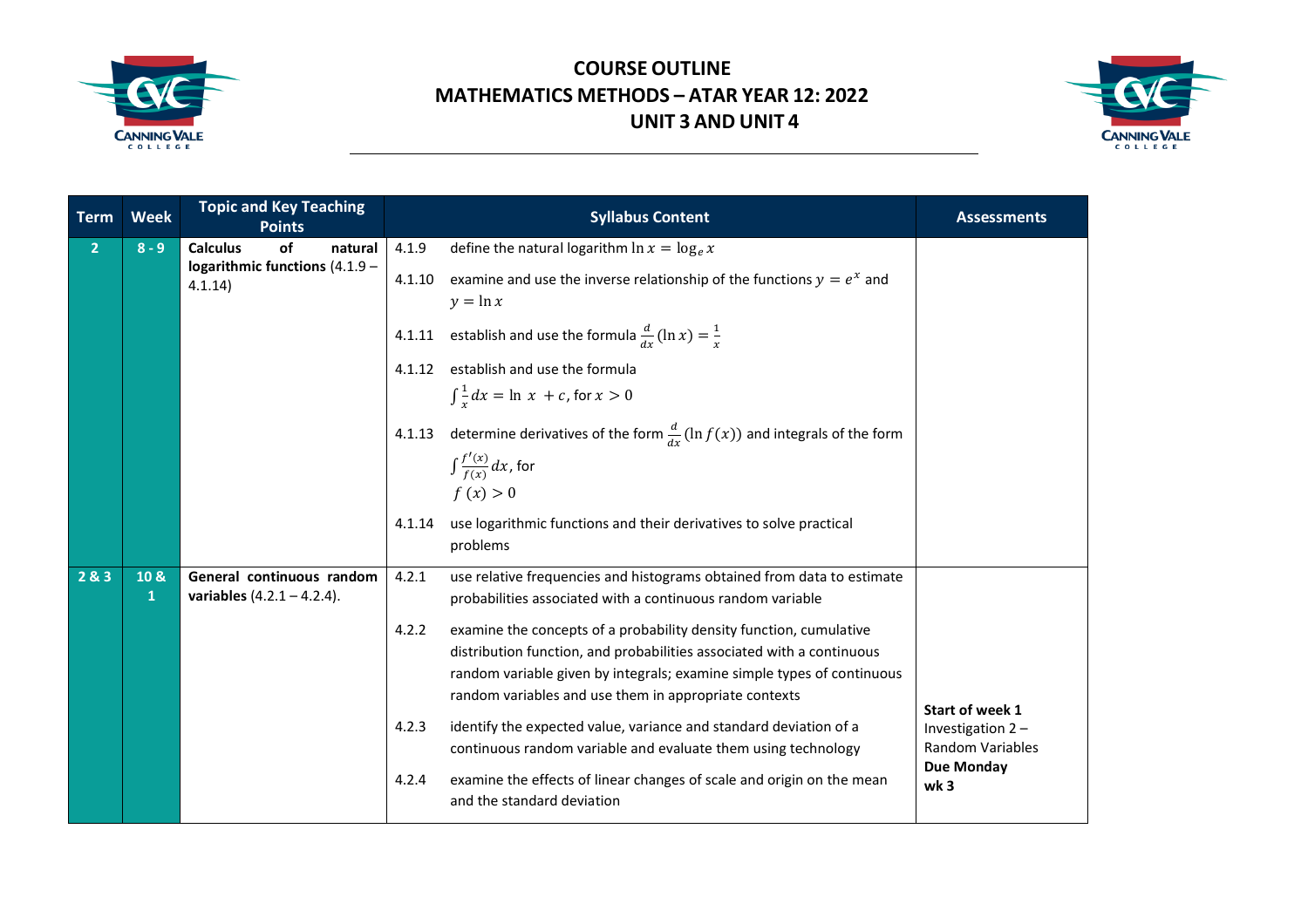



| <b>Term</b>             | <b>Week</b> | <b>Topic and Key Teaching</b><br><b>Points</b>                                                                     | <b>Syllabus Content</b>                                                                                                                                                                                                                                                                                            | <b>Assessments</b>                                                                                                                          |
|-------------------------|-------------|--------------------------------------------------------------------------------------------------------------------|--------------------------------------------------------------------------------------------------------------------------------------------------------------------------------------------------------------------------------------------------------------------------------------------------------------------|---------------------------------------------------------------------------------------------------------------------------------------------|
| $\overline{\mathbf{3}}$ | $2 - 3$     | Normal distribution (4.2.5 $-$<br>$4.2.7$ ).                                                                       | 4.2.5<br>identify contexts, such as naturally occurring variation, that are suitable<br>for modelling by normal random variables                                                                                                                                                                                   | <b>Wednesday of week 2</b><br>Test 3 - Logarithmic                                                                                          |
|                         |             |                                                                                                                    | 4.2.6<br>identify features of the graph of the probability density function of the<br>normal distribution with mean $\mu$ and standard deviation $\sigma$ and the use<br>of the standard normal distribution                                                                                                       | <b>Functions and Calculus</b><br>of Logarithmic<br>Functions, General<br>continuous random                                                  |
|                         |             |                                                                                                                    | calculate probabilities and quantiles associated with a given normal<br>4.2.7<br>distribution using technology, and use these to solve practical problems                                                                                                                                                          | variables                                                                                                                                   |
| 3 <sup>1</sup>          | 4           | Random sampling $(4.3.1 -$<br>$4.3.3$ ).                                                                           | examine the concept of a random sample<br>4.3.1                                                                                                                                                                                                                                                                    |                                                                                                                                             |
|                         |             |                                                                                                                    | 4.3.2<br>discuss sources of bias in samples, and procedures to ensure<br>randomness                                                                                                                                                                                                                                |                                                                                                                                             |
|                         |             |                                                                                                                    | 4.3.3<br>use graphical displays of simulated data to investigate the variability of<br>random samples from various types of distributions, including uniform,<br>normal and Bernoulli                                                                                                                              |                                                                                                                                             |
| $\overline{3}$          | $5 - 7$     | Sample proportions $(4.3.4 -$<br>4.3.6<br>Confidence<br>and<br>intervals for<br>proportions<br>$(4.3.7 - 4.3.10).$ | examine the concept of the sample proportion $\hat{p}$ as a random variable<br>4.3.4<br>whose value varies between samples, and the formulas for the mean $p$<br>and standard deviation $\sqrt{\frac{p(1-p)}{n}}$ of the sample proportion $\hat{p}$                                                               |                                                                                                                                             |
|                         |             |                                                                                                                    | 4.3.5<br>examine the approximate normality of the distribution of $\hat{p}$ for large<br>samples                                                                                                                                                                                                                   |                                                                                                                                             |
|                         |             |                                                                                                                    | simulate repeated random sampling, for a variety of values of $p$ and a<br>4.3.6<br>range of sample sizes, to illustrate the distribution of $\hat{p}$ and the<br>approximate standard normality of $\frac{\hat{p}-p}{\hat{p}(1-\hat{p})}$ where the closeness of the<br>approximation depends on both $n$ and $p$ | End of week 7<br>Test $4-$<br>Normal distribution,<br>Random sampling,<br>Sample proportions and<br>Confidence intervals for<br>proportions |